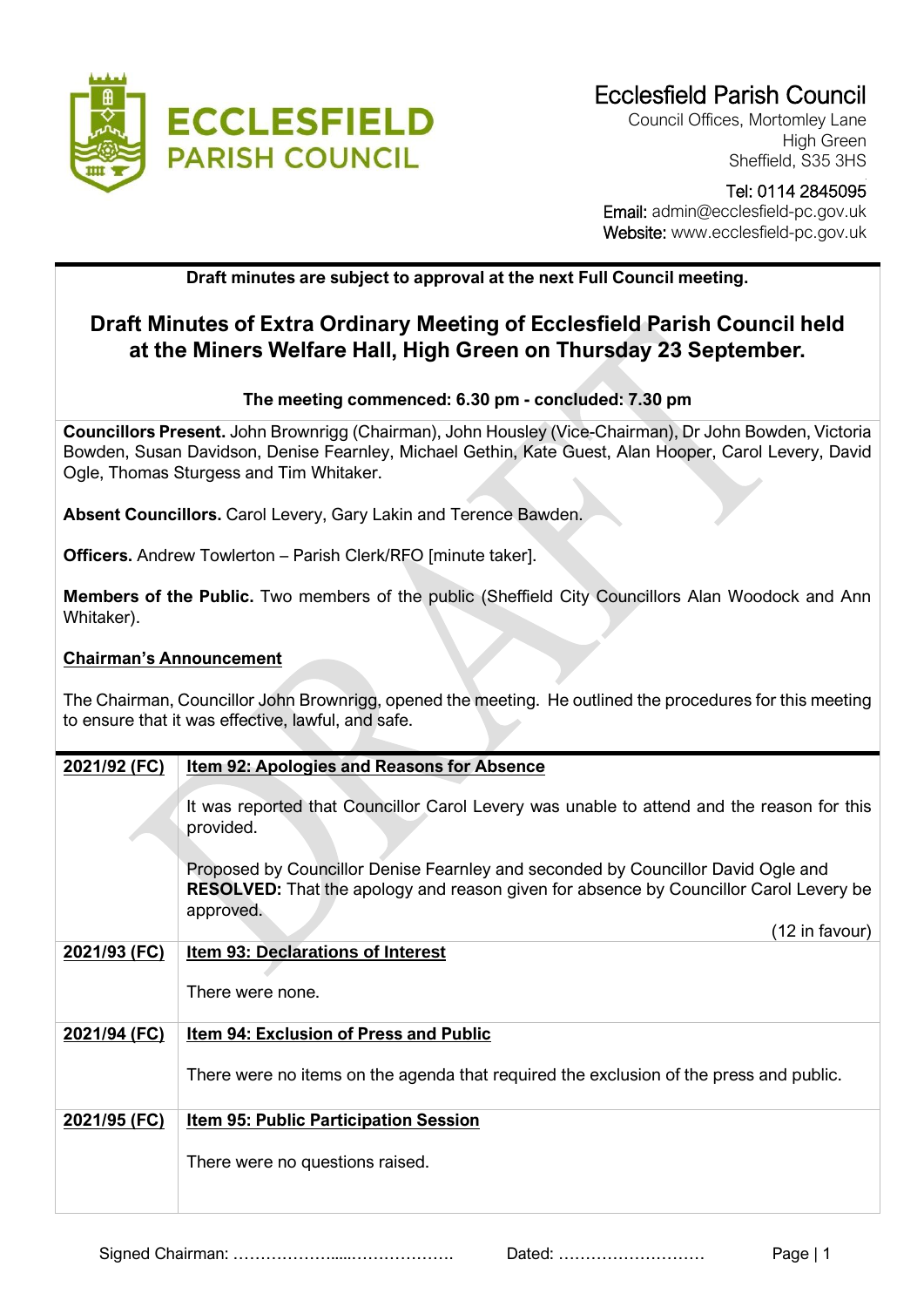| 2021/96 (FC) | Item 96: Community Hall Refurbishment - Appointment of Contractor                                                                                                                                                                                                                                                                                                                                                                                                                                                                                                                                                                                                                                                                                                                                                                                                                                                                                                                                                                                                                                                           |
|--------------|-----------------------------------------------------------------------------------------------------------------------------------------------------------------------------------------------------------------------------------------------------------------------------------------------------------------------------------------------------------------------------------------------------------------------------------------------------------------------------------------------------------------------------------------------------------------------------------------------------------------------------------------------------------------------------------------------------------------------------------------------------------------------------------------------------------------------------------------------------------------------------------------------------------------------------------------------------------------------------------------------------------------------------------------------------------------------------------------------------------------------------|
|              | It was explained that the Councillor John Brownrigg, Councillor John Housley and the Clerk<br>had met with the Council's 'preferred bidder' (Homes@Yorkshire), who had indicated that<br>they could incorporate the various changes to the proposed works and within the agreed<br>budget and timescales. The need for the refurbishment works to commence as soon as<br>possible was underlined. The Office staff were thanked for their sterling efforts in taking this<br>forward.                                                                                                                                                                                                                                                                                                                                                                                                                                                                                                                                                                                                                                       |
|              | Proposed by Councillor David Ogle and seconded by Councillor Thomas Sturgess and<br>RESOLVED: That Homes@Yorkshire be appointed to undertake the Community Hall<br>Refurbishment.                                                                                                                                                                                                                                                                                                                                                                                                                                                                                                                                                                                                                                                                                                                                                                                                                                                                                                                                           |
| 2021/97 (FC) | (12 in favour)<br><u>Item 97: Improvements to the Council Offices - Tender Process</u>                                                                                                                                                                                                                                                                                                                                                                                                                                                                                                                                                                                                                                                                                                                                                                                                                                                                                                                                                                                                                                      |
|              | The Clerk gave a verbal report on the proposed tender process for the appointment of a<br>suitable contractor to undertake the agreed improvements to the Council Offices to make<br>them safe and accessible. The Clerk said that the aim was that these works would ideally<br>be undertaken at the same time as the refurbishment of the Community Hall (see above).                                                                                                                                                                                                                                                                                                                                                                                                                                                                                                                                                                                                                                                                                                                                                     |
|              | Proposed by Councillor Michael Gethin and seconded by Councillor Susan Davidson and<br><b>RESOLVED:</b> That the outlined tender process for the agreed improvements to the Council<br>Offices be approved.                                                                                                                                                                                                                                                                                                                                                                                                                                                                                                                                                                                                                                                                                                                                                                                                                                                                                                                 |
| 2021/98 (FC) | (12 in favour)<br><b>Item 98: Travellers</b>                                                                                                                                                                                                                                                                                                                                                                                                                                                                                                                                                                                                                                                                                                                                                                                                                                                                                                                                                                                                                                                                                |
|              |                                                                                                                                                                                                                                                                                                                                                                                                                                                                                                                                                                                                                                                                                                                                                                                                                                                                                                                                                                                                                                                                                                                             |
|              | An update was provided especially in the context of unauthorised encampments on Angram<br>Bank Park, High Green and associated serious issues. Following the decision that the Parish<br>Council should write to the Chief Executive of Sheffield City Council urging that Sheffield<br>City Council speedily comes up with a long term solution and action to prevent such<br>encampments on Angram Bank Park, the Council had been contacted by the Chief<br>Executive who had confirmed that they were actively and urgently looking into this. He<br>understood that a site visit of relevant Sheffield City officers was to take place soon. It was<br>agreed that it would be helpful if representatives from the Parish Council were to also attend<br>this meeting. Councillor Alan Hooper offered to help ensure this. Councillor John Brownrigg<br>stated that representatives from the Parish Council were meeting with local MP Miriam Cates<br>the following day and would raise this with her then. That this issue, especially securing the<br>Angram Bank Park site, needs sorting and soon was underlined. |
|              | Proposed by Councillor David Ogle and seconded by Councillor Denise Fearnley and<br><b>RESOLVED: That the</b><br>1. Council urgently seeks a joint site meeting between representatives from Sheffield<br>City Council and the Parish Council to discuss and agree next steps in relation to<br>unauthorised encampments on Angram Bank Park, High Green.<br>2. Parish Clerk writes to the Chief Executive of Sheffield City Council about the<br>adequacy of Gypsy and Traveller site provision across the City and the need for this<br>to be urgently addressed.<br>3. Council agrees to allocate up to £30,000 from its budget for physical improvements<br>aimed at securing Angram Bank Park, High Green from unauthorised encampments.<br>4. That the Clerk in consultation with the Chairman and Vice-Chairman of the Finance<br>and Premises Committee be asked to look into and bring forward suggestions how                                                                                                                                                                                                     |
|              | this £30,000 can be found from the budget.<br>(12 in favour)                                                                                                                                                                                                                                                                                                                                                                                                                                                                                                                                                                                                                                                                                                                                                                                                                                                                                                                                                                                                                                                                |
|              |                                                                                                                                                                                                                                                                                                                                                                                                                                                                                                                                                                                                                                                                                                                                                                                                                                                                                                                                                                                                                                                                                                                             |